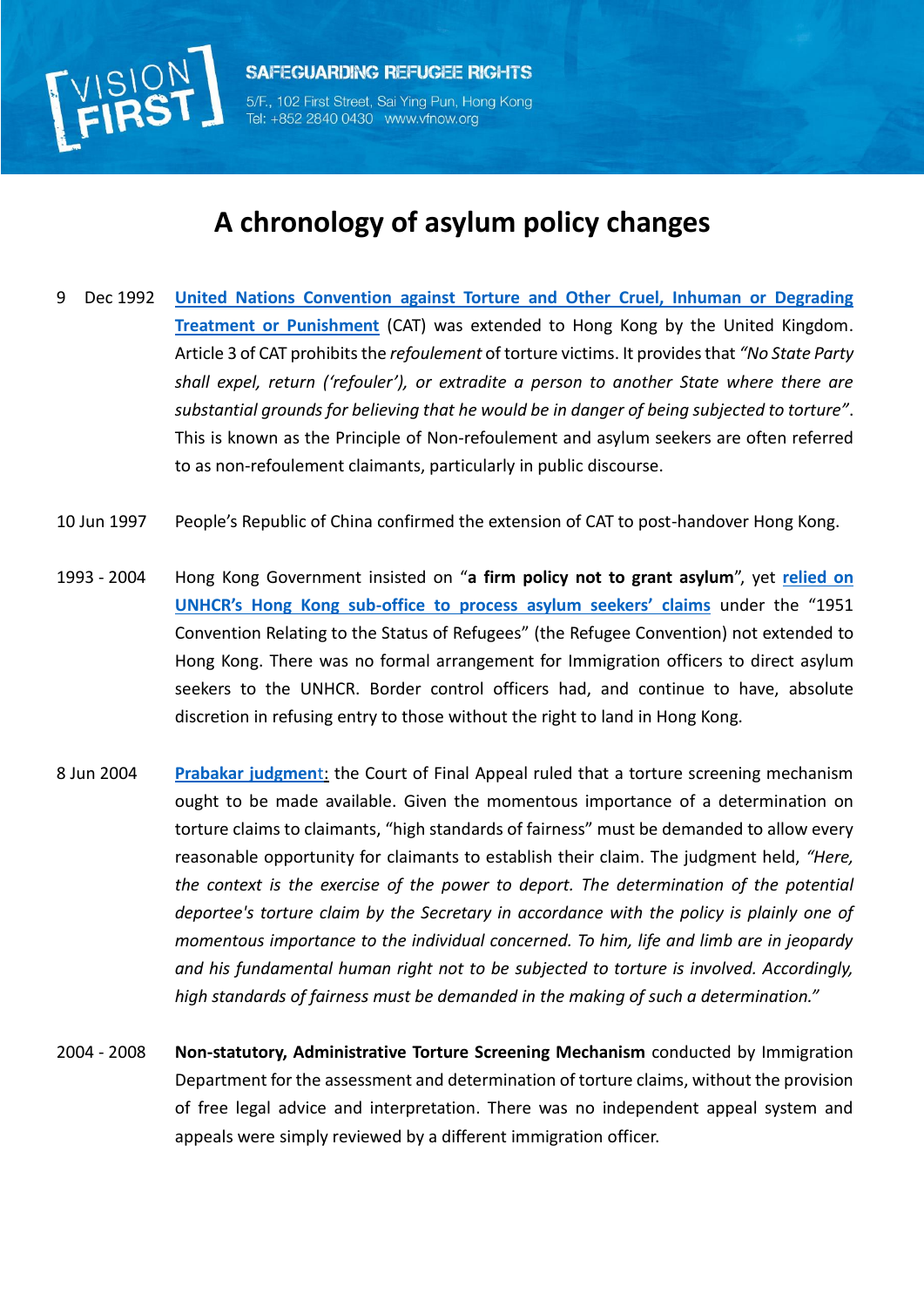

## **SAFEGUARDING REFUGEE RIGHTS**

5/F., 102 First Street, Sai Ying Pun, Hong Kong Tel: +852 2840 0430 www.vfnow.org

- 5 Dec 2008 **[FB judgment](http://www.vfnow.org/wp-content/uploads/2015/08/HCAL000051_2007-FB.pdf)**: The Court of First Instance held that the policy of denying legal representation to torture claimants was unlawful and failed to meet high standards of fairness. It required that the Immigration Department conduct assessments with torture claimants in the presence of publicly-funded legal representatives, with the assistance of interpreters. The Immigration Department was also require to establish an appeal system.
- Dec 2008 After the FB judgment was handed down, the Immigration Department suspended screenings to reformulate assessment procedures in compliance with the rulings of the Court of First Instances, which decision was not appealed. [A 6 June 2012 Press Release](http://www.info.gov.hk/gia/general/201206/06/P201206060256.htm) confirmed that "Only one case was substantiated before December 2009" (from 1992).
- <span id="page-1-0"></span>20 Jan 2009 **Memorandum of Understanding [between Hong Kong Government and UNHCR](http://www.vfnow.org/wp-content/uploads/2015/08/FACV000018_2011-C-KMF-BF.pdf)**, seconding Immigration officers with duties, *"including conducting RSD interviews, drafting RSD assessments and formulating recommendations to UNHCR on the merits of refugee status applications, in accordance with UNHCR policies and standards. Recommendations on refugee status determination will be signed by the Secondee and reviewed and signed by UNHCR, which will take and sign the final decision. UNHCR will take full responsibility for these decisions."*
- 24 Dec 2009 **[Enhanced Torture Screening Mechanism](http://www.vfnow.org/wp-content/uploads/2015/08/HKSAR-launches-Enhanced-Torture-Screening-Mechanism-1Dec2009.pdf)** is launched introducing significant changes: strengthened training for screening officers; decision by screening officers; provision of publicly-funded legal assistance administered by the [Duty Lawyer Service](http://www.dutylawyer.org.hk/en/torture/torture.asp) (DLS); unsuccessful torture claimants may lodge petition against the determination by the Immigration Department to the Security Bureau within 14 days of determination; petitions to be decided by independent persons with legal background; if the claimants are aggrieved by the refusal, they may apply for judicial review to challenge the refusal decision. The Immigration Ordinance will be amended with these changes in Dec 2012.
- 27 Oct 2010 **[Usman Butt judgment:](http://www.vfnow.org/wp-content/uploads/2014/10/Usman-Butt-HCMA000070_2010.pdf)** The High Court set sentencing guidelines imposing 15 months' imprisonment on illegal immigrants and others pending removal who are arrested working illegally. The court assumed that: *"A genuine torture or refugee claimant deserves sympathy and should not be left in a destitute state during the determination of his status. However, his basic needs such as accommodation, food, clothing and medical care are provided by the Government … The provision of that assistance clearly removes the need of a genuine claimant to seek employment pending the determination of his claim".*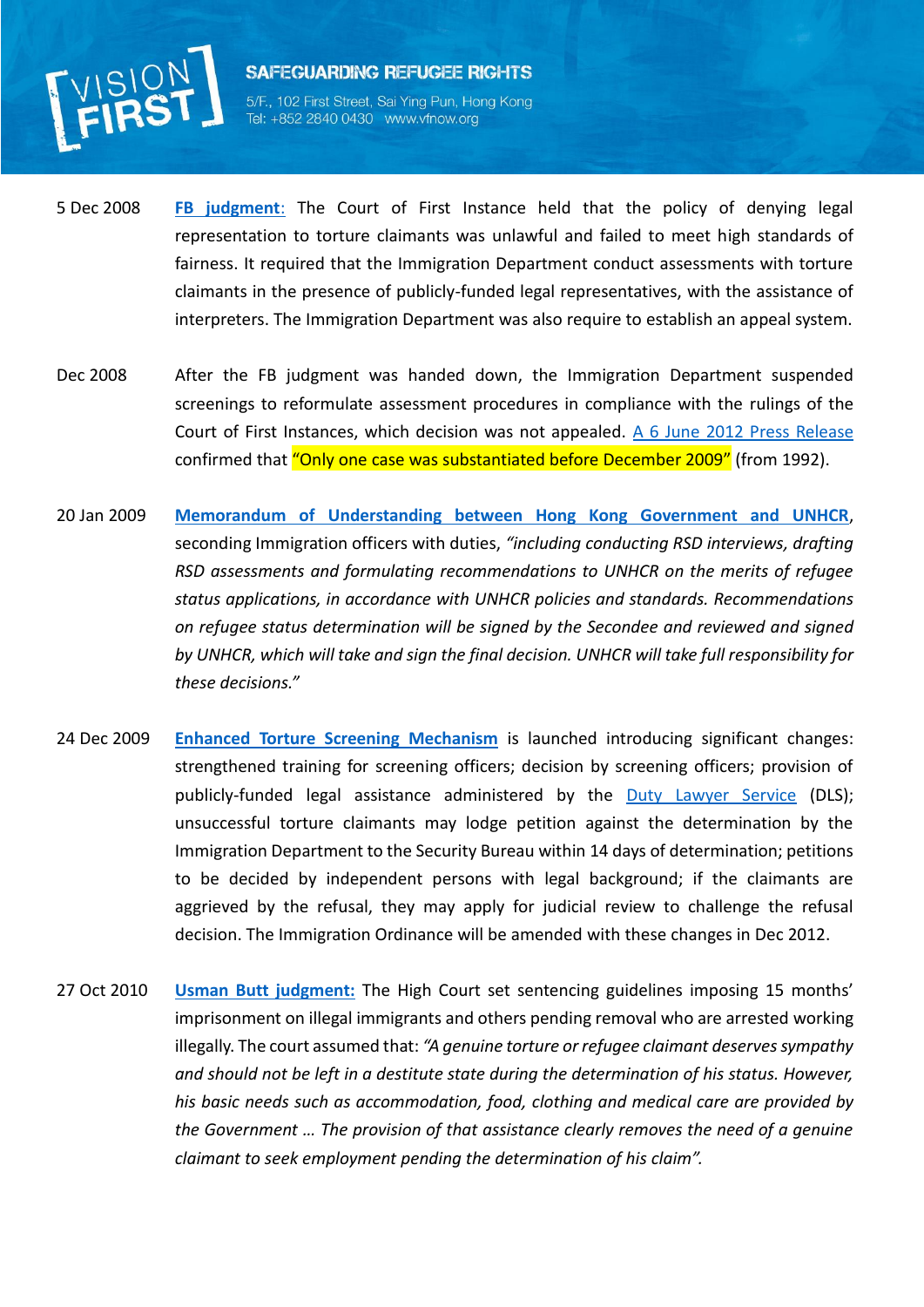

5/F., 102 First Street, Sai Ying Pun, Hong Kong Tel: +852 2840 0430 www.vfnow.org

- 21 Dec 2012 **[Ubamaka judgment](http://www.vfnow.org/wp-content/uploads/2015/08/FACV000015_2011-Ubamaka.pdf)**: The Court of Final Appeal held that the right to freedom from torture and "cruel, inhuman or degrading treatment or punishment" (CIDTP) as enshrined in Article 3 of the Hong Kong Bill of Rights, as contained in the Hong Kong Bill of Rights Ordinance (Cap. 383 of the Laws of Hong Kong) is an absolute and non-derogable right to which there are no exceptions. The judgment noted that *"the approach of the respondents that a person (not having the right to be in Hong Kong) was liable to be deported to a place even where it could manifestly be demonstrated that he would be subject to cruel, inhuman or degrading treatment or punishment in that place, was a deeply unattractive submission."*
- January 2013 Vision First started actively promoting CIDTP claims. Vision First called for an effective, credible and expert-driven screening system based on international standards that fully respects refugee rights. To promote the Ubamaka judgment, Vision First raised awareness with refugees about their right to lodge CIDTP claims fifteen months before its inclusion in the Unified Screening Mechanism in March 2014.
- 25 Mar 2013 **[C, KMF, BF judgment](http://www.vfnow.org/wp-content/uploads/2015/08/FACV000018_2011-C-KMF-BF.pdf)**: The Court of Final Appeal held that the Immigration Department could not rely solely on the results of the UNHCR's refugee status determination (RSD) to assess persecution risk, but was obliged to make independent assessments of persecution claims under Article 33 of the Refugee Convention. The judgment reads, *"In respect of each of these three appellants, the government must, doing so properly as explained above, make its own determination on the question of whether his asserted fear of persecution in the event of return is well-founded and, doing so properly as explained above, give its reasons for any determination adverse to any appellant."*
- <span id="page-2-0"></span>7 May 2014 **[Press Release:](http://www.info.gov.hk/gia/general/201405/07/P201405070624.htm)** Hong Kong Government would introduce an enhanced administrative screening mechanism for torture claims in December 2009. At that time, 6395 torture claims were outstanding. In addition, from December 2009 to February 2014, the ImmD received 4969 new torture claims, making a total of 11 364 claims. During the same period, Immigration determined 4755 torture claims, 22 substantiated and 4733 rejected.
- 3 Mar 2014 **Unified [Screening Mechanism](http://www.info.gov.hk/gia/general/201402/07/P201402070307.htm)** (USM) was launched for all "non-refoulement claimants", as asylum seekers are called by Hong Kong Government. USM seeks "to determine claims for non-refoulement protection against expulsion, return or extradition from Hong Kong to another country on applicable grounds including risks of (i) **torture** under Part VIIC of the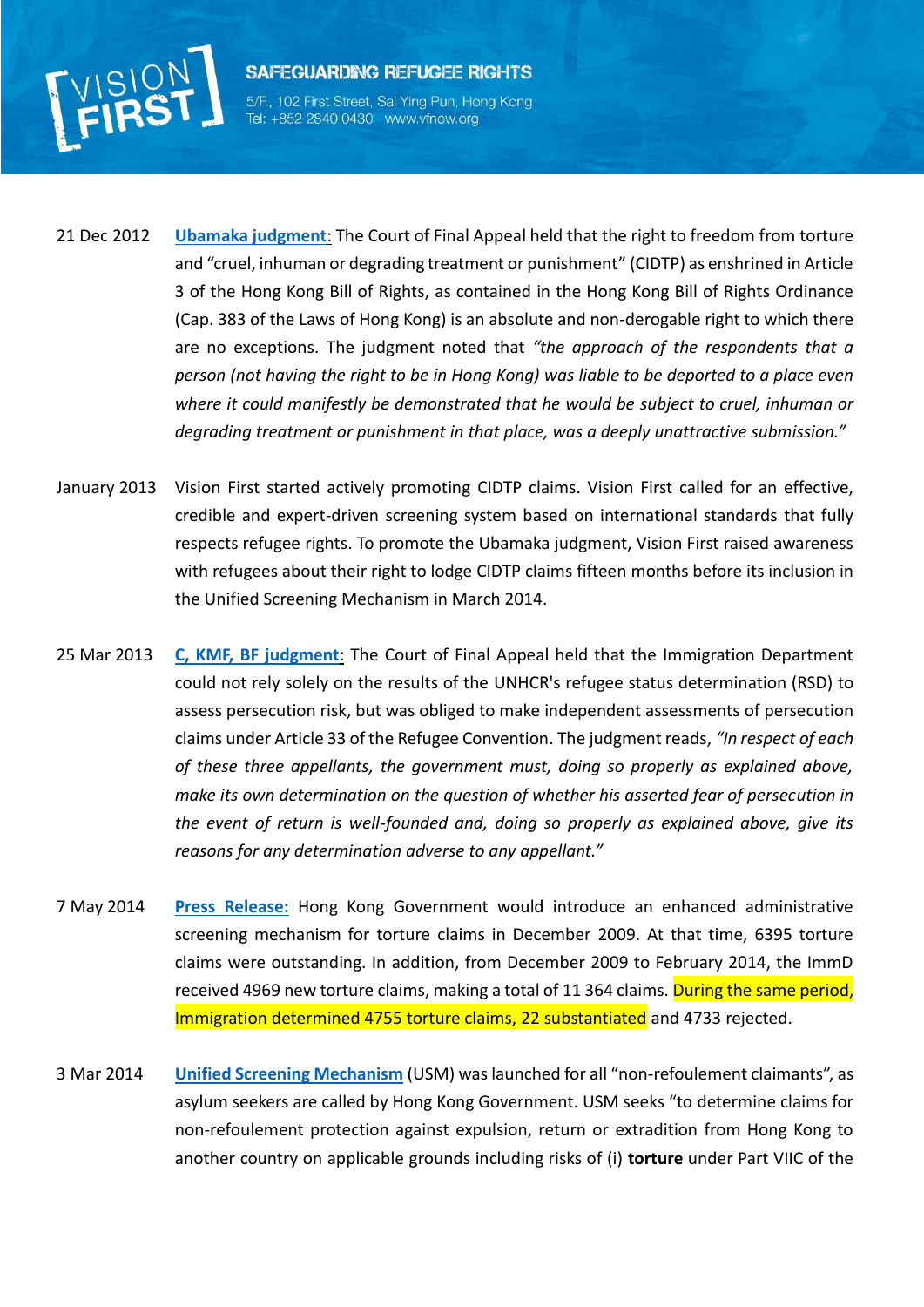

5/F., 102 First Street, Sai Ying Pun, Hong Kong Tel: +852 2840 0430 www.vfnow.org

**SAFEGUARDING REFUGEE RIGHTS** 

Immigration Ordinance, Cap. 115; (ii) torture or **cruel, inhuman or degrading treatment or punishment** under Article 3 of Section 8 of the Hong Kong Bill of Rights Ordinance, Cap. 383; and (iii) **persecution** with reference to the non-refoulement principle under Article 33 of the 1951 Convention relating to the Status of Refugees (the Refugee Convention)."

- March 2014 Following the launch of USM, **[UNHCR stopped officially screening refugees](http://www.vfnow.org/8795/u-n-loses-role-asylum-claims/)** in Hong Kong.
- 14 Feb 2014 **[Hong Kong Bar Association is very critical of USM](http://www.vfnow.org/wp-content/uploads/2014/02/HKBA-press-release-on-USM-14-Feb-2014.pdf)**, *"the Security Bureau has never consulted the legal profession on the operation details of the USM … The HKBA deplores this highly unsatisfactory situation, which has left significant changes and proposals uncommented …"*
- January 2015 Vision First voiced concerned over the absence of a mechanism to assess **[Hong Kong Bill of](http://www.vfnow.org/7513/vision-first-launches-bor-2-claim/)  [Rights Ordinance, Art](http://www.vfnow.org/7513/vision-first-launches-bor-2-claim/) 2 "Right to life" claims**. Vision First raised awareness among refugees about their right to raise so called "BOR 2 claims" in conjunction with USM. The credibility of the USM is questioned as legal professionals call for Hong Kong Government to follow recommendations and seek widen consultations. **[Open letter to Immigration on BOR 2.](http://www.vfnow.org/7691/open-letter-hong-kong-immigration-right-life-claims/)**
- 26 Jan 2015 **Hong Kong Bar Association [expresses "strong reservations"](http://www.vfnow.org/wp-content/uploads/2015/03/HKBA-on-proposals-to-enhance-USM-26Jan2015.pdf)** towards fast-tracking of USM procedures, including: pre-scheduling and expedient screening, shorten claim forms, prepared screening bundles, standardize and capping legal fees and assignment/change of lawyers by their diaries.
- 7 July 2015 **[Security Bureau submission to Legco](http://www.vfnow.org/wp-content/uploads/2015/07/Legco-Security-Panel-7July2015-SB-brief.pdf)** describes asylum seekers as *"foreigners who smuggle themselves into Hong Kong and visitors who overstay their limits of stay … collectively 'illegal immigrants'"*. When USM commenced, there were 6699 non-refoulement claims pending screening; by end May 2015, 1873 claims were determined by Immigration and 1403 were withdrawn, whilst another 6461 claims were received, bringing the total number of claims pending screening to 9884. Amongst the 1873 non-refoulement claims determined by Immigration, 8 were substantiated, including 2 substantiated by the Torture Claims Appeal Board (CAT claims).
- <span id="page-3-0"></span>7 Aug 2015 **[An article on the ejinsight website](http://www.ejinsight.com/20150807-thousands-of-refugee-torture-claims-pending/)** provides the latest unofficial acceptance figure: "Immigration authorities had approved 12 out of 2200 applications as of July 26."